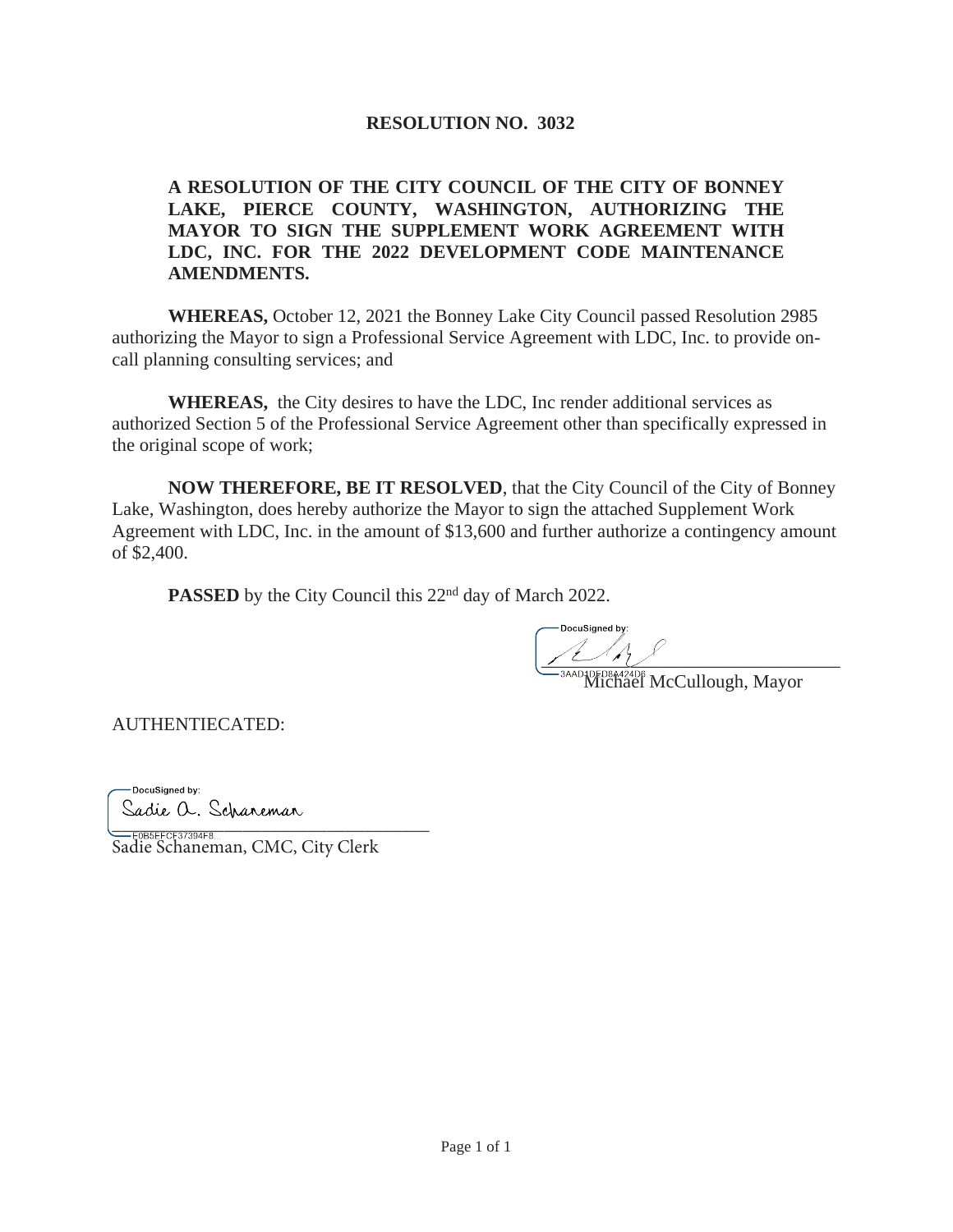# **City of Bonney Lake, Washington City Council Agenda Bill (AB)**

| <b>Department/Staff Contact:</b><br><b>Public Services Department</b><br>Jason Sullivan – Planning $&$<br><b>Building Supervisor</b> | <b>Meeting/Workshop Date:</b><br>March 22, 2022 | <b>Agenda Bill Number:</b><br>AB22-48 |
|--------------------------------------------------------------------------------------------------------------------------------------|-------------------------------------------------|---------------------------------------|
| <b>Agenda Item Type:</b><br>Resolution                                                                                               | <b>Ordinance/Resolution Number:</b><br>3032     | Sponsor:                              |

**Agenda Subject:** Supplement Work Agreement – 2022 Development Code Maintenance Amendments

**Full Title/Motion:** A Resolution Of The City Council Of The City Of Bonney Lake, Pierce County, Washington, Authorizing The Mayor To Sign The Supplement Work Agreement With LDC, Inc. For The 2022 Development Code Maintenance Amendments.

#### **Administrative Recommendation: Approve**

**Background Summary:** On February 22, 2022, the City Council adopted Resolution 3009 amending the 2021 – 2022 Planning Commission Work Plan, which includes the 2022 Development Code Maintenance Amendments. This annual process is used to improve the clarity and effectiveness of the existing Development Code (Titles 14 through 19 of the Bonney Lake Municipal Code (BLMC)) and those portions of Title 12 and 13 BLMC that are related to development. The goal of this process is to keep information current, incorporate legislative revisions, address inconsistencies, correct minor errors, and improve confusing or ineffective provisions or standards. Under the Supplemental Work Agreement, staff will be identifying all the amendments and the consultant's role will be limited to preparing the actual ordinance and amendment table. The consultant will not be identifying any policy changes. This consultant support is needed due to current staffing levels.

**Attachments:** Resolution 3032 and Supplemental Work Agreement

### **BUDGET INFORMATION**

| <b>Budget Amount</b> | <b>Current Balance</b> | <b>Required Expenditure</b>                                                                             | <b>Budget Balance</b> |
|----------------------|------------------------|---------------------------------------------------------------------------------------------------------|-----------------------|
| \$112.500            | \$56,342.50            | \$16,000                                                                                                | \$40,342.50           |
|                      |                        | <b>Budget Explanation:</b> The amount above included \$13,600 for the supplemental work agreement and a |                       |

contingency of up to \$2,400 as the full extent of the amendments are still being developed.

| <b>COMMITTEE, BOARD &amp; COMMISSION REVIEW</b> |                               |                                                                                 |                                      |                                     |                       |  |  |  |
|-------------------------------------------------|-------------------------------|---------------------------------------------------------------------------------|--------------------------------------|-------------------------------------|-----------------------|--|--|--|
| <b>Council Committee Review:</b>                | - CDC<br>Date: March 15, 2022 | Approvals:<br>Chair/Councilmember Dan Swatman<br>Councilmember<br>Councilmember | <b>Kelly McClimans</b><br>Tom Watson |                                     | Yes No<br>X<br>X<br>X |  |  |  |
|                                                 | Forward to:                   |                                                                                 | <b>Consent Agenda:</b>               | $\nabla Y_{\text{es}}$ $\square$ No |                       |  |  |  |
| <b>Commission/Board Review:</b>                 |                               |                                                                                 |                                      |                                     |                       |  |  |  |
| <b>Hearing Examiner Review:</b>                 |                               |                                                                                 |                                      |                                     |                       |  |  |  |
| <b>COUNCIL ACTION</b>                           |                               |                                                                                 |                                      |                                     |                       |  |  |  |
| Workshop Date $(s)$ :                           |                               | Public Hearing Date(s):                                                         |                                      |                                     |                       |  |  |  |
| Meeting Date(s): March 22, 2022                 |                               | Tabled to Date:                                                                 |                                      |                                     |                       |  |  |  |
| <b>APPROVALS</b>                                |                               |                                                                                 |                                      |                                     |                       |  |  |  |

#### **Director:** *Ryan Johnstone, P.E.*

**Mayor:** *Michael McCullough*  **Date Reviewed by City Attorney:**  (if applicable):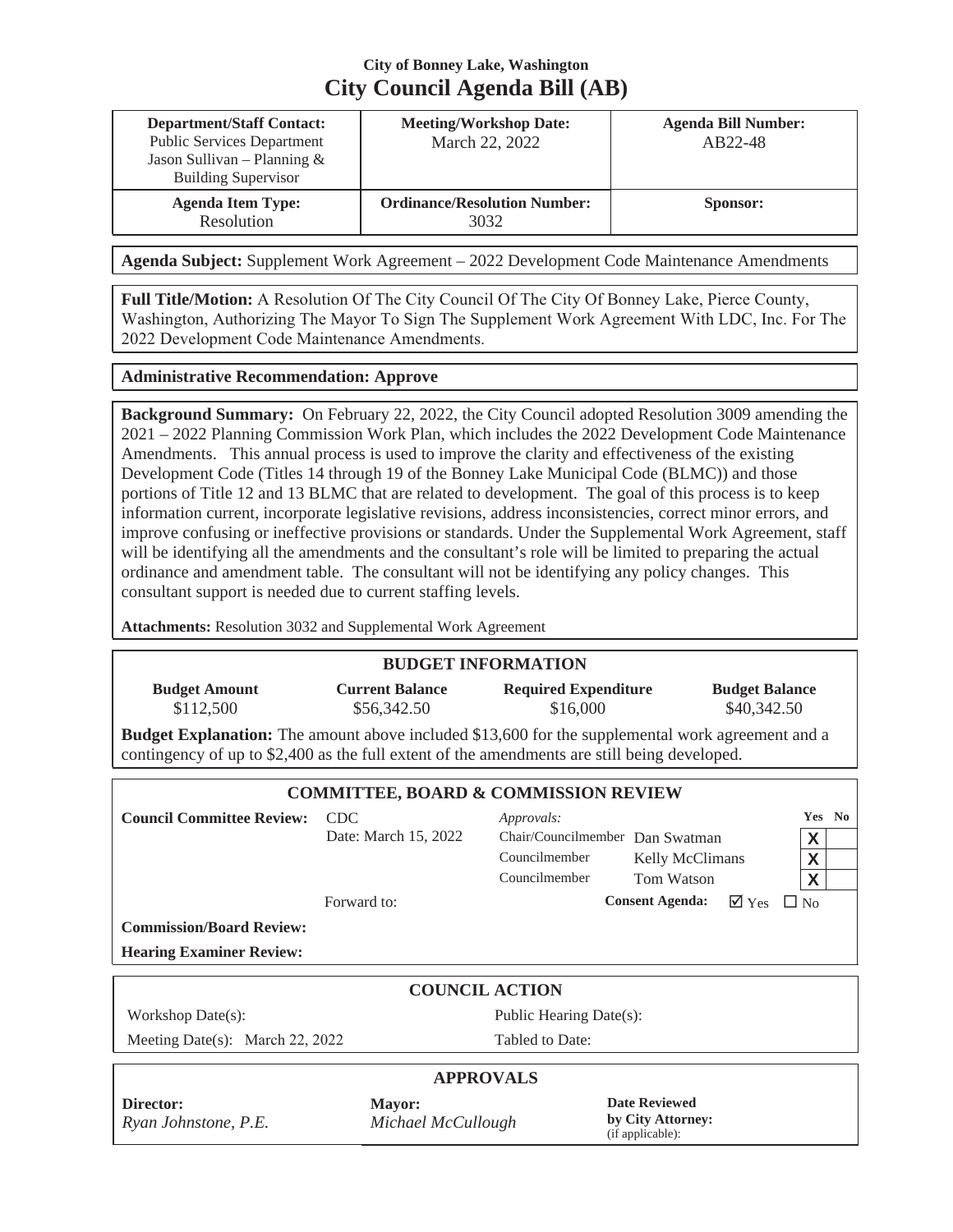# **SUPPLEMENT FOR EXTRA WORK** ON-CALL CONTRACT WITH THE LDC, INC.

THIS SUPPLEMENT FOR EXTRA WORK is made and entered into this 22<sup>nd</sup> day of March, 2022, by and between the City of Bonney Lake ("City") and LDC, Inc. ("Consultant"), as authorized by the Professional Services Agreement for On Call Consulting Services ("Agreement") dated October 12, 2021 authorized under Resolution 2985.

**WHEREAS**, the City desires to have the Consultant render additional services as authorized by the scope of work in the Agreement and Amendment; and

NOW THEREFORE, LDC shall complete the extra work described below as authorized in Section 5 of the Agreement:

### **Supplemental Scope of Extra Work:**

2022 Development Code Maintenance Package

The "2022 Annual Development Code Maintenance Amendments" is a process that improves the clarity and effectiveness of the Development Code (Titles 14 through 19 of the Bonney Lake Municipal Code). The goal of this process is to keep information current, incorporate legislative revisions, address inconsistencies, correct minor errors, and improve confusing or ineffective provisions or standards.

### Task:

This task will include the following:

- Coordination and meetings with the client
- Meetings and hearings with Planning Commission/City Council (as needed)
- Preparation of materials for public meetings and hearing to support staff  $\bullet$
- Preparation of amendment and justification table  $\bullet$
- Preparation of comment matrix
- Preparation of draft/final ordinance
- Preparation of SEPA checklist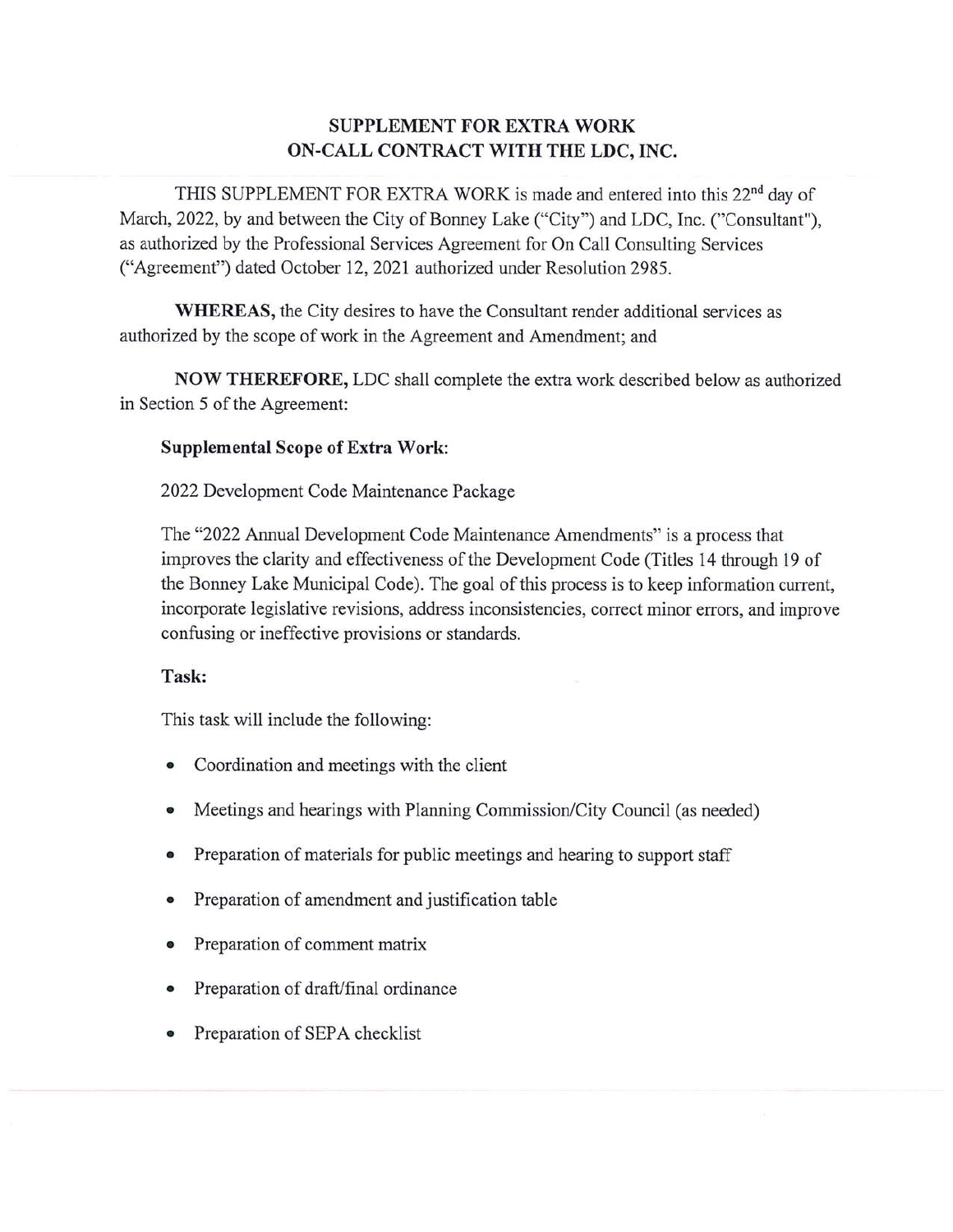### **Assumptions:**

- $\bullet$ Marked-up versions of BLMC to be provided by client
- Budget estimate based upon 2020 Agenda Bill AB20-23 work with assumption that changes may be greater given an update did not occur in 2021.
- This is a Time and Expense (T&E) budget with hours estimate. Proposed budget will  $\bullet$ not be exceeded without written authorization from client. T&E is being proposed given the full extent of changes is still being developed.

### **Rates and Budget:**

- The hourly rates will be based on the rates included within attached Exhibit  $A 2022$  $\bullet$ rate sheet
- The total cost of the project will not exceed \$16,500  $\bullet$

IN WITNESS WHEREOF, the parties hereto have executed this Supplement as of the date and year written above.

**CITY OF BONNEY LAKE** 

CONSULTANT

DocuSianed by: By:

Michael McCullough, Mayor

 $\rm{By:}$ 

Mark Villwock, Vice President